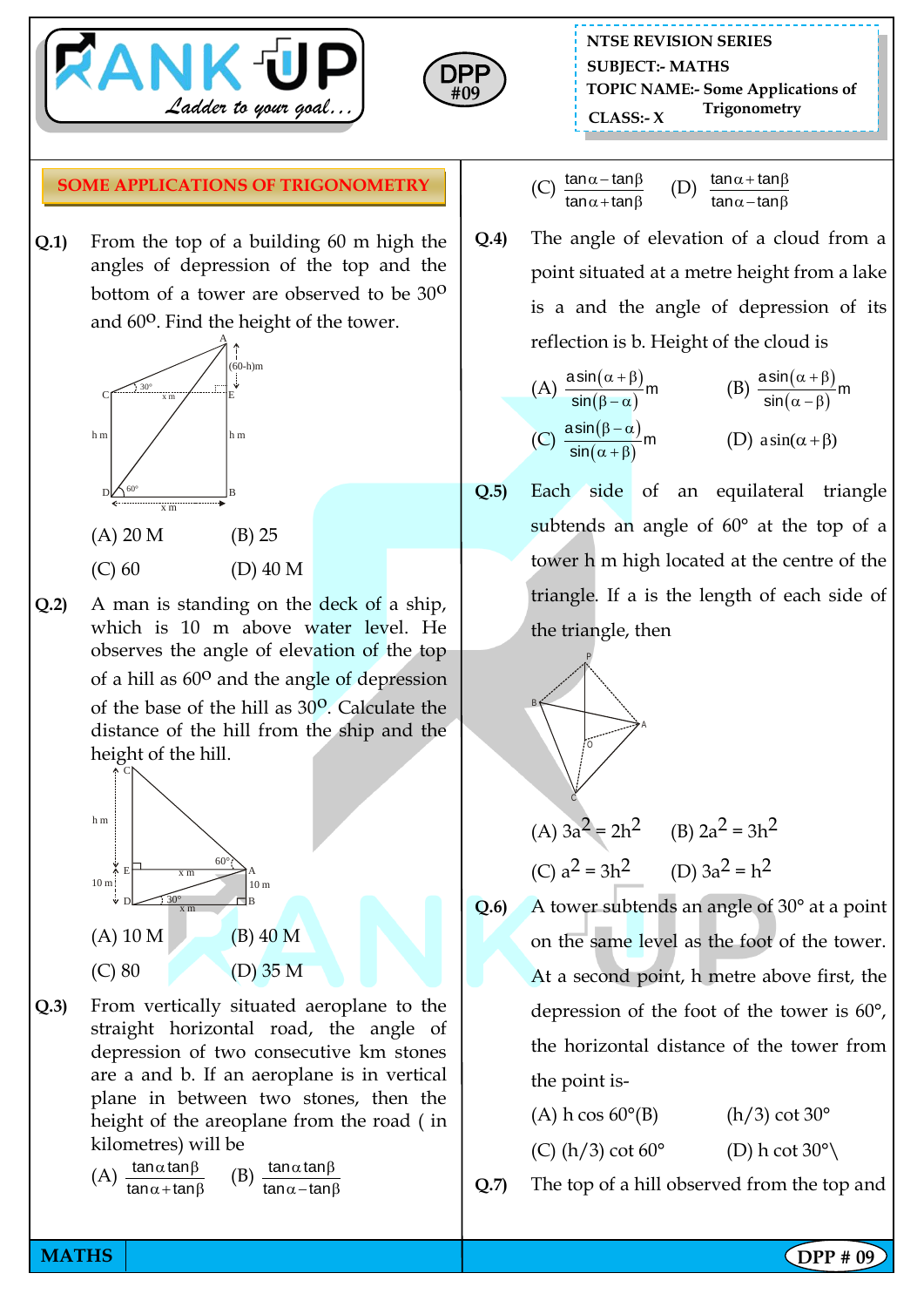



bottom of a building of height h is at angles of elevation p and q respectively. The height of the hill is-

 $p$ 

(A) 
$$
\frac{\text{hcot q}}{\text{cot q} - \text{cot p}}
$$
 (B)  $\frac{\text{hcot p}}{\text{cot p} - \text{cot q}}$   
(C)  $\frac{\text{htan p}}{\text{tan p} - \text{tan q}}$  (D) h cot p

**Q.8**) If two towers of heights  $h_1$  and  $h_2$  subtend angles  $60^0$  and  $30^0$  respectively at the midpoint of the line joining their feet, then  $h_1 : h_2 =$ 

(A)  $1:2$  (B)  $1:3$ 

- $(C) 2 : 1$   $(D) 3 : 1$
- **Q.9)** A circus artist is climbing a 20 m long rope, which is tightly stretched and tied from the top of a vertical pole to the ground. Find the height of the pole if the angle made by the rope with the ground level is 30°.



**Q.10)** A tree is broken by the wind. The top struck the ground at an angle of 30° and at a distance of 30 metres from the root. Find the whole height of the tree.



(A)  $20\sqrt{3}$  m (B)  $15\sqrt{3}$  m (C)  $30\sqrt{3}$  m  $rac{30}{\sqrt{3}}$  m

**Q.11)** An electric pole is 10 m high. A steel wire tied to top of the pole is affixed at a point on the ground to keep the pole upright. If the wire makes an angle of 45° with the horizontal through the foot of the pole, find the length of the wire.

| $(A)$ 14.1 m | (B) 11.1 m           |
|--------------|----------------------|
| $(C)$ 16 m   | (D) $17.5 \text{ m}$ |

**Q.12)** The angle of elevation of the top of a vertical tower from a point on the ground is 60°. From another point 10 m vertically above the first, its angle of elevation is 45°. Find the height of the tower.

(A) 
$$
5(\sqrt{3} + \sqrt{2})m
$$
  
\n(B)  $15(\sqrt{3} + 3)m$   
\n(C)  $10(\sqrt{3} + 3)m$   
\n(D)  $5(\sqrt{3} + 3)m$ 

**Q.13)** The angles of elevation of the top of a tower at the top and the foot of a pole of height 10 m are 30° and 60° respectively. Find the height of the tower.



**Q.14)** A man on the deck of a ship is 16 m above water level. He observes that the angle of

**MATHS** | **DPP #** 09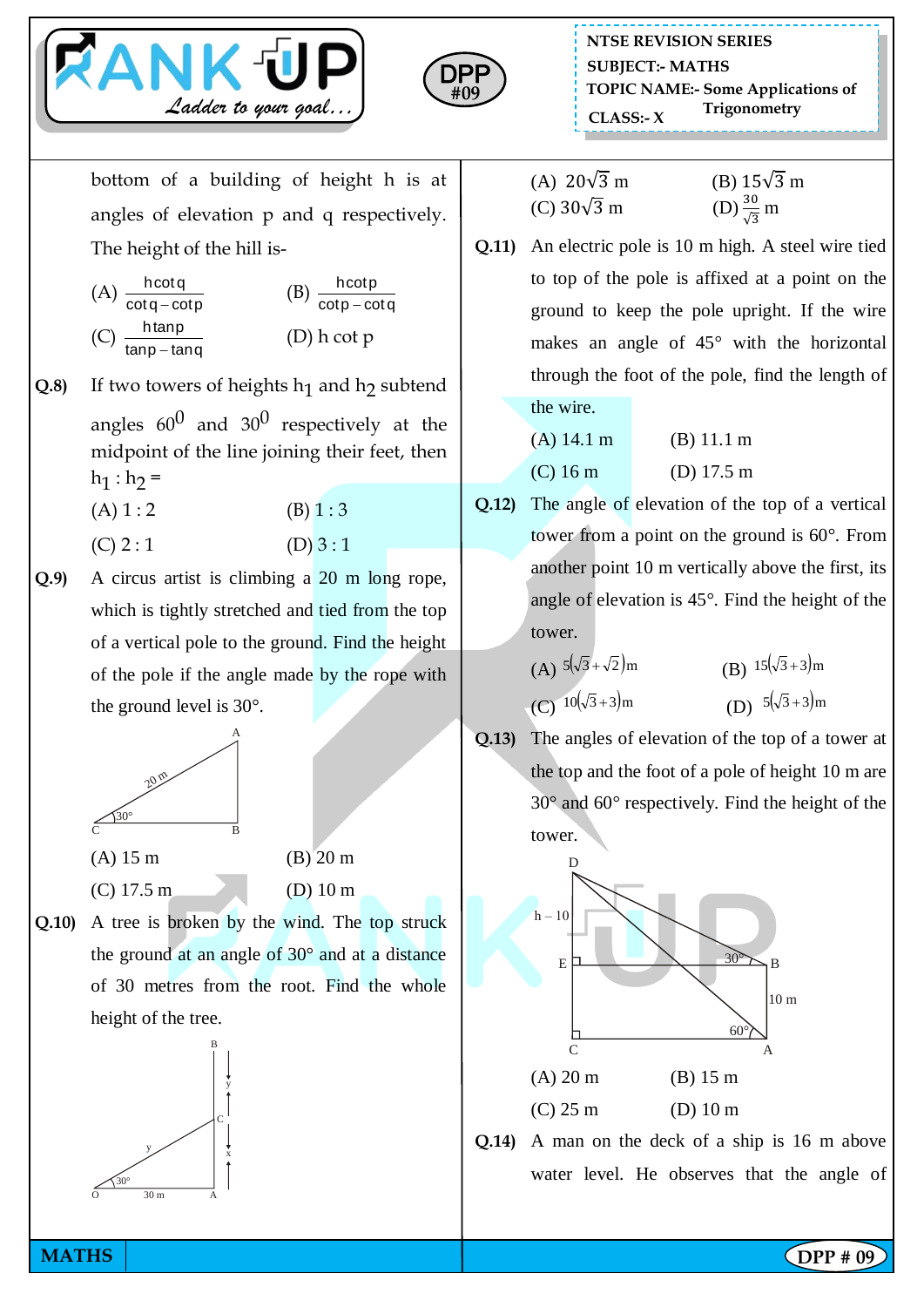



elevation of the top of a cliff is 45° and the angle of depression of the base is 30°. Find the height of the cliff.

- (A)  $15(\sqrt{3} + 1)$ m (B)  $10(\sqrt{3} + 1)$  m
- $(C) \frac{5}{2}$ (D)  $16(\sqrt{3} + 1)$  m
- **Q.15)** A boy standing on a horizontal plane find a bird flying at a distance of 100 m from him at an elevation of 30°. A girl standing on the roof of 20 metre high building finds the angle of elevation of the same bird to be 45°. Both the boy and the girl are on opposite side of the bird. Find the distance of bird from the girl.



**Q.16)** The angle of elevation of the top of a building from the foot of the tower is 30° and the angle of elevation of the top of the tower from the foot of the building is 60°. If the tower is 50 m high, find the height of the building .



- **Q.17)** A man of the top of a vertical tower observes a car moving at a uniform speed coming directly towards it. If it takes 12 minutes for the angle of depression to change from 30° to 45°, how soon after this, will the car reach the tower?
	- (A) 16 minutes 23 seconds
	- (B) 15 minutes 20 seconds
	- (C) 10 minutes 23 seconds
	- (D) 20 minutes 15 seconds
- **Q.18)** The angle of elevation of a jet plane from a point A on the ground is 60°. After a flight of 30 second, the angle of elevation changes to 30°. If the jet plane is flying at a constant height of m, find the speed of the jet plane. (A) 800 km/h (B) 864 km/h
	-

(C) 664 km/h (D) 846 km/h

**Q.19)** In given Fig., the angle of depression from the observing position D and E of the object at A are



**Q.20)** When the length of shadow of a vertical pole is equal to  $\sqrt{3}$  times of its height, the angle of elevation of the Sun's altitude is

| $(A)$ 30 $^{\circ}$ | $(B)$ 45 $\circ$ |
|---------------------|------------------|
| $(C) 60^{\circ}$    | (D) $15^\circ$   |

**Q.21)** A plane is observed to be approaching the airport. It is at a distance of 12 km from the point of observation and makes an angle of elevation of 60°.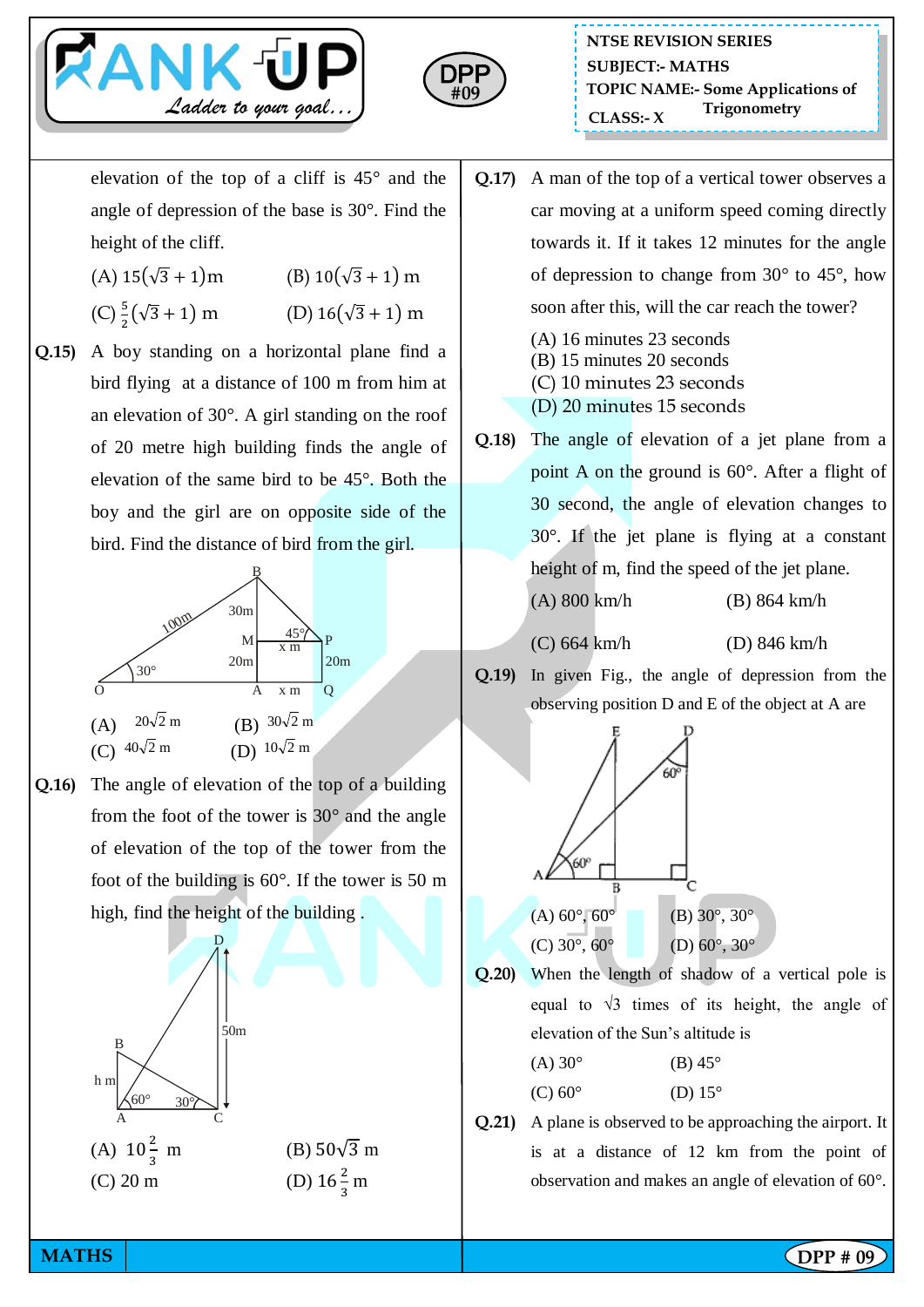



The height above the ground of the plane is

- (A)  $6\sqrt{3}$  M (B)  $4\sqrt{3}$  M
- (C)  $3\sqrt{3}$  M (D)  $2\sqrt{3}$  M
- **Q.22)** The angle of depression of a car, standing on the ground, from the top of a 75 m high tower, is 30°. The distance of the car from the base of the tower (in m) is:
	- (A)  $25\sqrt{3}$  (B)  $50\sqrt{3}$
	- $(C) 75√3$  (D) 150
- **Q.23)** A ladder 15 m long just reaches the top of a vertical wall. If the ladder makes an angle of 60° with the wall, then the height of the wall is

(A) 
$$
15\sqrt{3}
$$
 m  
\n(B)  $\frac{15\sqrt{3}}{2}$  m  
\n(C)  $\frac{15}{2}$  m  
\n(D)  $15$  m

**Q.24)** If two towers of heights h1 and h2 subtend angles of 60° and 30° respectively at the mid-point of the line joining their feet, then  $h1 : h2 =$ 

(A)  $1:2$  (B)  $1:3$ 

- $(C) 2 : 1$  (D) 3 : 1
- **Q.25)** A spherical balloon of radius 3cm subtends an angle of  $60^{\circ}$  at the eye of the observer. If the angle of elevation of its centre is  $45^\circ$ , then the height of the centre of the balloon is \_\_
	- (A)  $6\sqrt{2}$ cm (B)  $3\sqrt{2}$  cm  $(C)$  9cm  $(D)$  3cm
- **Q.26)** The angle of elevation of a jet plane from a point Q on the ground is60∘. After a flight of 20 seconds, the angle of elevation changes to  $45^\circ$ . If the Jet plane is flying at a constant height of 3000 $\sqrt{3}$  m, then find the speed of the jet plane.
	- (A) 295.18 km/hr (B) 395.28 km/hr
	- (C) 255.20 km/hr (D) 345.38 km/hr
- **Q.27)** The angle of elevation of a cliff from a fixed point is 45 $^{\circ}$ . On up a distance of 300 m towards the top of

the cliff at an angle of  $30^0$ , it is that the angle of elevation is60<sup>0</sup> . The height of the cliff is \_\_\_\_\_\_\_\_

| $(A)$ 93.42 m  | $(B)$ 97.12 m          |
|----------------|------------------------|
| $(C)$ 102.18 m | (D) $112.39 \text{ m}$ |

**Q.28)** A ladder rests against a wall at an angle θ to the horizontal. Its foot is away from the wall through a distance ?m?, so that it slides a distance 'n' down the wall making an angleϕwith the horizontal then  $n/m$  is equal to

(A) 
$$
\frac{\cos \theta - \cos \phi}{\sin \phi - \sin \theta}
$$
  
\n(B) 
$$
\frac{\sin \phi - \sin \theta}{\cos \theta - \cos \phi}
$$
  
\n(C) 
$$
\frac{\cos \theta + \cos \phi}{\sin \phi + \sin \theta}
$$
  
\n(D) 
$$
\frac{\sin \phi + \sin \theta}{\cos \theta + \cos \phi}
$$

- **Q.29)** The lower window of a house is at a height of 3 m above the ground and its upper window is 5m vertically above the lower window. At certain instant it is found that the angles of elevation of a balloon from these windows are  $60^{\circ}$  and 30<sup>0</sup>respectively. Find the height of the balloon above the ground.
	- (A) 8.5 m (B) 10.5 m (C) 7.5 m (D) 8 m
- **Q.30)** The angle of elevation of the top of a tower from a point A due south of the tower is and from a point B due east of the tower is 45<sup>0</sup>. If  $AB = 160$ metre then the height of the tower is

(A) 
$$
\frac{160}{\sqrt{3}}
$$
 m  
\n(B) 75 $\sqrt{3}$  m  
\n(C) 80 $\sqrt{3}$  m  
\n(D) 80 m